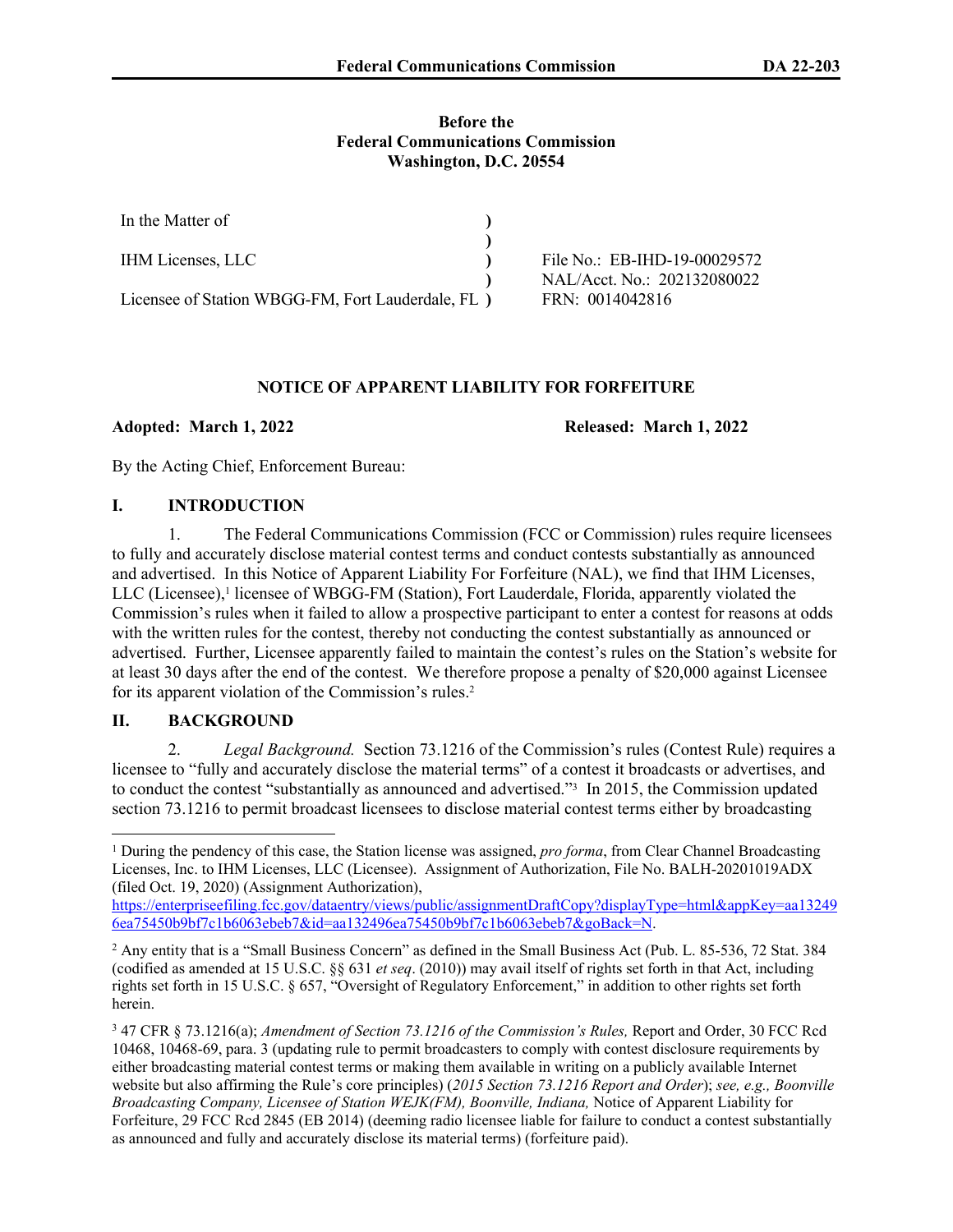those terms or making them available in writing on a publicly accessible internet website, and required that the licensee maintain material contest terms on the website for at least thirty days after the contest has concluded.<sup>4</sup> At the same time, the Commission affirmed the core principles of section 73.1216, including the requirement that contests be conducted substantially as announced and advertised.<sup>5</sup> Material terms include any eligibility restrictions and means of selecting winners.<sup>6</sup> In applying the Commission's rule, any ambiguities in contest rule disclosures will be construed against the licensee.<sup>7</sup> In this regard, the Enforcement Bureau (Bureau) has found a failure to disclose material terms when the contest rules were ambiguous and open to various interpretations.<sup>8</sup> Contest broadcast announcements are considered "false, misleading, or deceptive 'if the net impression of the announcement has a tendency to mislead the public.'"<sup>9</sup> Moreover, there is a violation of the Contest Rule when station personnel misapply a station's contest rules resulting in the wrongful exclusion of contestants.<sup>10</sup>

3. *Factual Background.* The Bureau received a complaint alleging that the Licensee violated the Contest Rule by excluding the complainant (Complainant) from participating in the Station's "You Can't Win" contest due to a Station employee's erroneous determination of eligibility.<sup>11</sup> Specifically, the Complainant attempted to participate in the "You Can't Win" contest on May 30, 2019.<sup>12</sup> Prior to his attempted participation in the contest, Complainant won a separate Station-run contest, the "Southwest Flyaway Fridays" contest, on March 1, 2019.13 Station personnel, screening participant callers for "You Can't Win", purportedly applied a 90-day lockout on prior winners, even though the "You Can't Win" contest's written rules only excluded persons who had won in the prior 30 days.<sup>14</sup>

<sup>8</sup> *See, e.g., Journal Broadcast Corp*., Forfeiture Order, 28 FCC Rcd 2259, 2262-63, para. 7 (failure to disclose material terms and the means of selection of winners in ambiguous and lacking announcement) (EB 2013).

<sup>9</sup> *Capstar TX Limited Partnership*, Notice of Apparent Liability for Forfeiture, 20 FCC Rcd 10636, 10639, n. 18 (EB 2005) (citing *WMJX, Inc.*, Decision, 85 FCC 2d 251, 270-72 (FCC 1981) (licensees will be held accountable for broadcasting ambiguous contest rules that tend to mislead the public)).

<sup>10</sup> *See, e.g., Entercom Wichita License, LLC*, Forfeiture Order, 24 FCC Rcd 1270, 1273-74, para. 9 (EB 2009) (station failed to broadcast any material terms of the contest in contravention of corporate policy and "even Station personnel were unclear as to how winners were selected"); *Clear Channel Broadcasting Licenses, Inc*, Notice of Apparent Liability for Forfeiture, 21 FCC Rcd 4072, 4074-75, para. 9, 13 (EB 2006) (personnel excluded multiple entries from consideration contrary to contest rules) (forfeiture paid).

<sup>11</sup> Complaint No. 3335206 (June 18, 2019) (on file in EB-IHD-19-00029572) (Complaint).

<sup>12</sup> Complaint. The alleged violation occurred during the Station's current license term, which expired on February 1, 2020. The Station's license renewal application remains pending. *See* 47 U.S.C. § 503(b)(6)(A).

<sup>13</sup> Letter from Kathryne C. Dickerson, Wiley Rein LLP, Counsel to Licensee and parent company iHeartMedia, Inc., to Anya Baez, Attorney Advisor, Investigations and Hearings Division, FCC Enforcement Bureau (Feb. 18, 2020) (on file in EB-IHD-19-00029572) (LOI Response) at 2.

14 Complaint.

<sup>4</sup> 47 CFR §§ 73.1216(a), 73.1216(c)(3); *2015 Section 73.1216 Report and Order*, 30 FCC Rcd at 10468-69, paras. 1, 3.

<sup>5</sup> *Id*.

<sup>6</sup> *Clear Channel Communications, Inc*., *et al*., Notice of Apparent Liability for Forfeiture, 27 FCC Rcd 343, 345, para. 5 (EB 2012) (citing 47 CFR § 73.1216, nn.1(b)-2).

<sup>7</sup> *See, e.g., 2015 Section 73.1216 Report and Order*, 30 FCC Rcd 10468, 10478 ("[t]o the extent that there are any ambiguities in contest disclosures that generate inconsistency, we place broadcasters on notice that the Commission will construe such ambiguities against the licensee"). Any ambiguities created by employees' communicated interpretation of the licensee's rule are also attributed to the licensee, *see Amendment of Part 73 of the Commission's Rules Relating to Licensee-Conducted Contests*, 53 FCC 2d 934, 935, para. 29 (1975) ("[i]f due to inadequate licensee supervision, station employees do not conduct a contest properly, the licensee will be held accountable").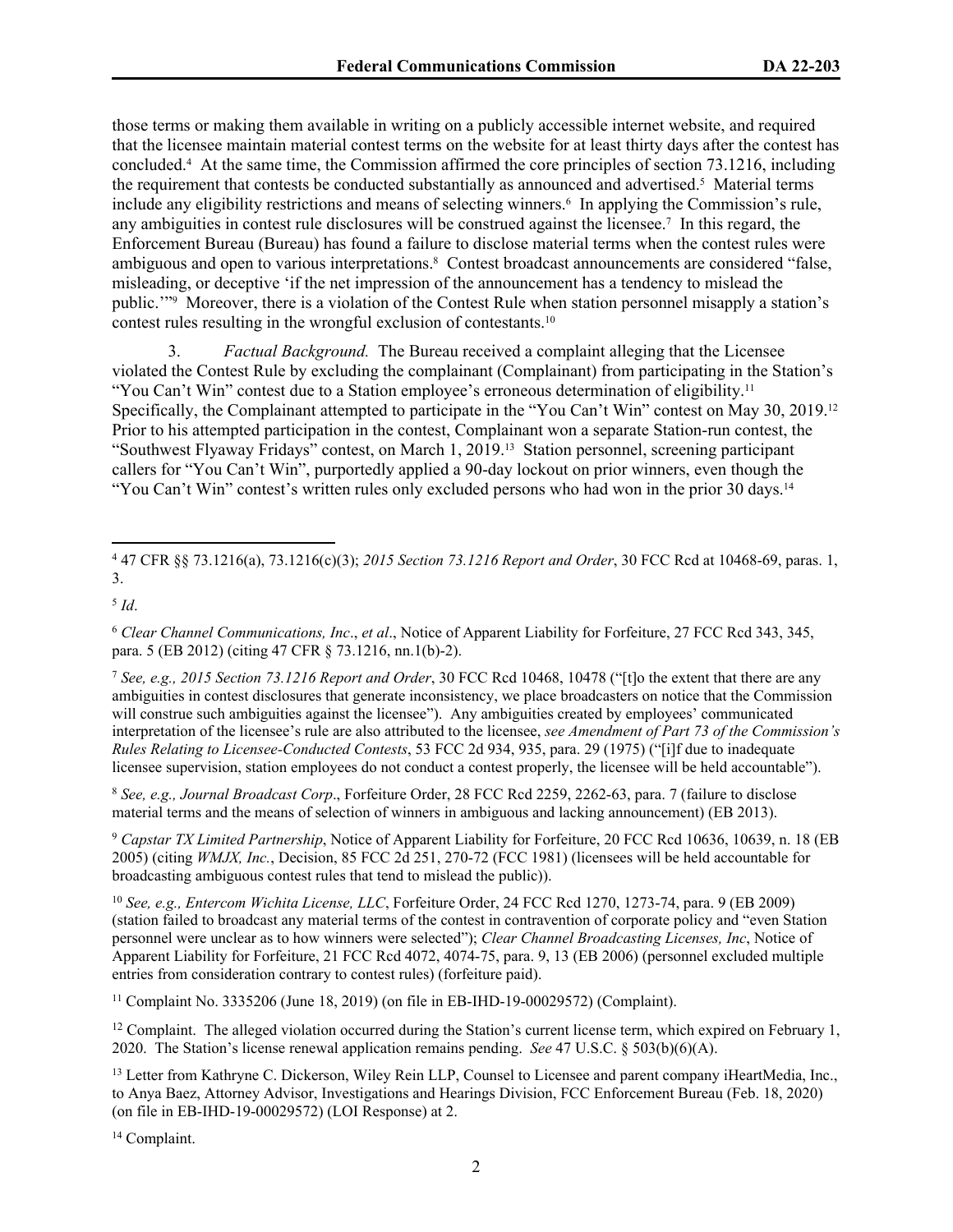4. In response to the Bureau's Letter of Inquiry (LOI),<sup>15</sup> Licensee admitted that "as a result of human error, it appears that the Station did not conduct a contest ["You Can't Win"] in strict compliance with the written rules for that contest."16 In this regard, the Licensee's employee "applied the incorrect past winner eligibility exclusion to Complainant."17 Further, Licensee admits that it failed to maintain the "You Can't Win" contest's rules on its website for at least 30 days after the end of the contest, instead taking them down the day the contest ended.18 Licensee contends that the violation was not "material because [Complainant] was otherwise ineligible to participate,"19 and that the Complainant would have been ineligible even if the screener followed the correct 30-day exclusion.<sup>20</sup> Licensee acknowledges that the contest's rules stipulate that "[a]ny person who has won a prize (or whose household has won a prize) in any promotion sponsored by Sponsor in the thirty (30) days prior to this Sweepstakes *start date* is not eligible to win a prize in this Sweepstakes" (*emphasis added*).21 Licensee asserts further, however, that this contest rule provision also excludes any person who wins another prize at any time while the contest is ongoing.22 The "You Can't Win" contest's start date was January 7, 2019, and therefore, Licensee contends that "any individual who won another contest conducted by the Station on or *after* December 8, 2018 was ineligible to win the 'You Can't Win' contest."23 Here, Complainant won the separate "Southwest Flyaway Fridays" contest on March 1, 2019, and Licensee therefore deemed the Complainant ineligible to win a prize in the "You Can't Win" contest.<sup>24</sup>

5. After having been excluded, Complainant immediately consulted the Licensee's published contest rules and notified the Station's screener of the apparent error,25 but the screener did not change his determination.26 The following day, on May 31, 2019, Complainant corresponded with the Station's parent company, and was advised that its customer care representative would forward this information to the proper corporate official to "look into [the matter] further,"27 but ultimately the Licensee did not resolve the matter.<sup>28</sup>

<sup>20</sup> *Id*. at 1-2.

<sup>21</sup> *Id*. at Exhibit E.

<sup>22</sup> *Id.* at 2.

<sup>23</sup> *Id.*

<sup>24</sup> *Id*.

<sup>25</sup> Complaint.

<sup>27</sup> *Id*. at 7-8.

<sup>&</sup>lt;sup>15</sup> Letter of Inquiry from Christopher J. Sova, Deputy Chief, Investigations and Hearings Division, FCC Enforcement Bureau, to Clear Channel Broadcasting Licenses, Inc. (Jan. 10, 2020) (on file in EB-IHD-19- 00029572) (LOI).

<sup>16</sup> LOI Response at 1.

<sup>&</sup>lt;sup>17</sup> *Id.* at 2 (employee "believed he was properly excluding Complainant from entering the Contest based on a 90-day past winner eligibility exclusion period").

<sup>18</sup> *Id*. at 6.

<sup>19</sup> *Id*. at 1.

<sup>26</sup> LOI Response at 7.

<sup>28</sup> *Id*. at Exhibit L.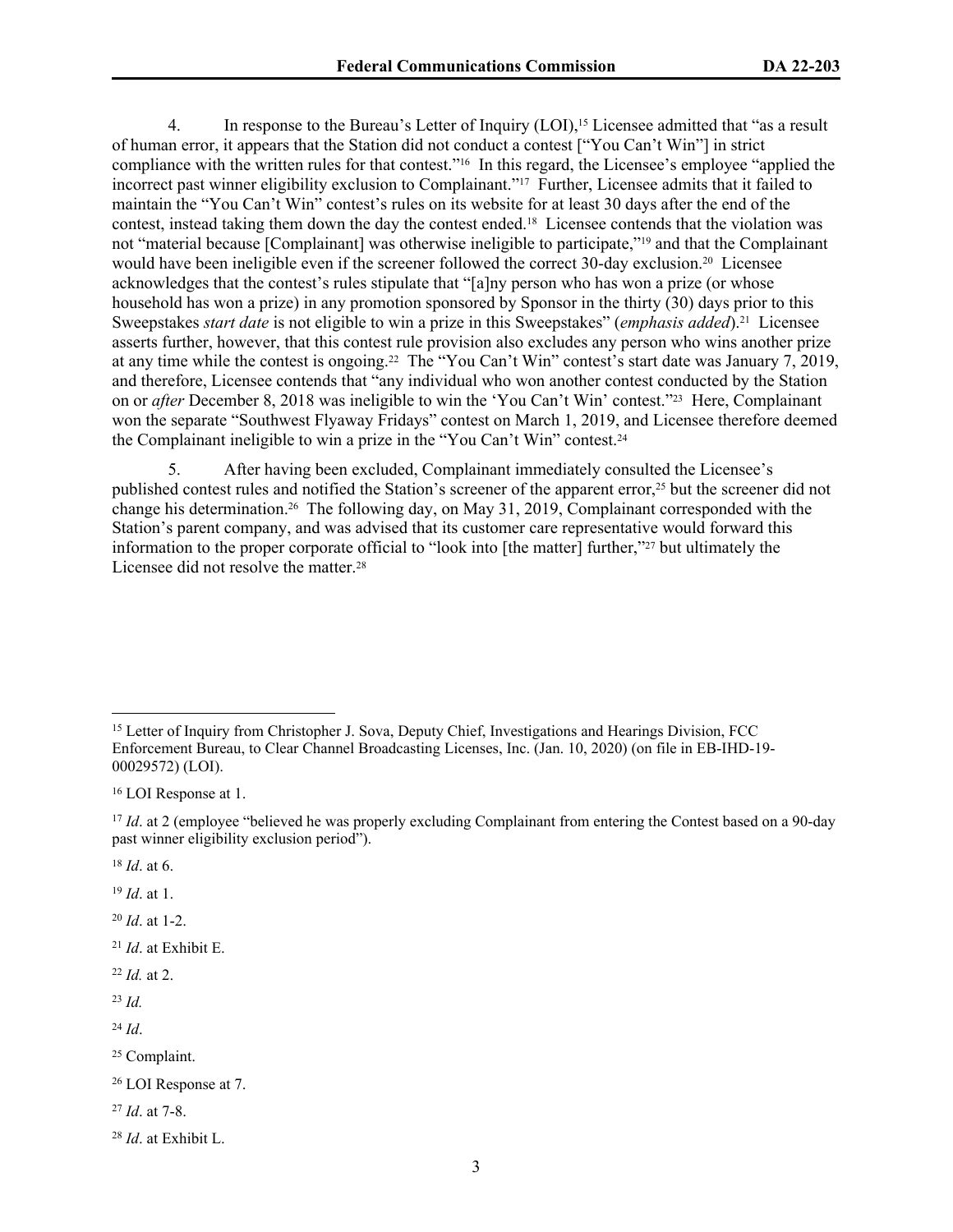### **III. DISCUSSION**

## **A. Licensee Apparently Violated the Contest Rule**

6. We find that Licensee failed to conduct its contest "fairly and substantially as represented to the public," in apparent violation of section 73.1216.29 In particular, Licensee's application of its contest rules regarding participant eligibility was inconsistent with the written "You Can't Win" contest rules. Complainant did not win a prize in the 30 days prior to this sweepstakes start date, the period from December 8, 2018, to January 7, 2019, but rather, won a separate Station contest on March 1, 2019, almost two months *after* the start date of the "You Can't Win" contest. In defending its conduct, Licensee asserts that its "You Can't Win" contest rules excluded anyone who had won a different Station contest between 30 days before the start of the "You Can't Win" contest until the "You Can't Win" contest ended. However, this interpretation is not supported by the plain language of the rules for the "You Can't Win" contest, which excludes only persons who had won a Station contest within 30 days prior to the start of the "You Can't Win" contest and says nothing about the exclusionary period "beginning" the thirty days prior to the Sweepstakes start date or lasting until the end of the contest.<sup>30</sup>

7. As noted above, even if there was an ambiguity in the "You Can't Win" contest's rules, Commission precedent makes clear that ambiguous rules are to be construed against the interests of the promoter of the contest.31 Undermining Licensee's argument further is that, according to Licensee, the Station's standard protocol since 2002 had been to have its contest screeners ask callers whether they had won a Station contest in the past 90 calendar days.<sup>32</sup> Thus, the Station apparently did not ask contestants whether they won another Station contest *before the start date* of the "You Can't Win" Contest, as would have been required in order to determine eligibility for the "You Can't Win" contest per its rules. There was a clear conflict between the eligibility standards Licensee claims were proscribed in the published "You Can't Win" contest rules and the representations the Station made to callers under its standard protocol.

8. Further, even if we accept, arguendo, Licensee's assertion that the Complainant was ineligible to participate in the contest, that would not render the allegations raised in the Complaint "immaterial," as Licensee contends.<sup>33</sup> A complaining party does not need to be a qualified contestant in order to have standing to complain about the manner in which a station contest is conducted. Such complaints alert the Commission to potential licensee misconduct, enabling it to investigate whether such

<sup>32</sup> LOI Response at 1.

<sup>33</sup> LOI Response at 1, 2 (conceding that the Station did not conduct a contest in strict compliance with the written rules for that contest, but stating that the "error, however, does not appear to be material because [Complainant] was otherwise ineligible to participate in the contest at issue). The Complainant has standing as a regular listener of the Station, evidenced by his participation in multiple Station contests. In the broadcast regulatory context, standing is generally obtained if the petitioner is "a resident of the station's service area or regular listener of the station." *See, e.g., Entercom License, LLC*, Hearing Designation Order, 31 FCC Rcd 12196, 12205, para. 22 (FCC 2016) (citing *Chapin Enterprises, LLC*, Memorandum Opinion and Order, 29 FCC Rcd 4250 (MB 2014); *CHET-5 Broadcasting, L.P.*, Memorandum Opinion and Order, 14 FCC Rcd 13041, 13042 (1999) ("[W]e will accord party-in-interest status to a petitioner who demonstrates either residence in the station's service area or that the petitioner listens to or views the station regularly, and that such listening or viewing is not the result of transient contacts with the station"); *Office of Communications of the United Church of Christ v. FCC*, 359 F.2d 994, 1000-1006, 123 U.S. App. D.C. 328 (D.C. Cir. 1966) (expanding standing from traditional categories of electrical interference or economic injury to station listeners)).

<sup>29</sup> *Public Notice Concerning Failure of Broadcast Licensees to Conduct Contests Fairly*, Public Notice, 45 FCC 2d 1056, 1056 (1974).

<sup>30</sup> *See, supra,* note 21.

<sup>31</sup> *2015 Section 73.1216 Report and Order*, 30 FCC Rcd 10468, 10478 (the Commission will construe any ambiguities in contest disclosures against the licensee).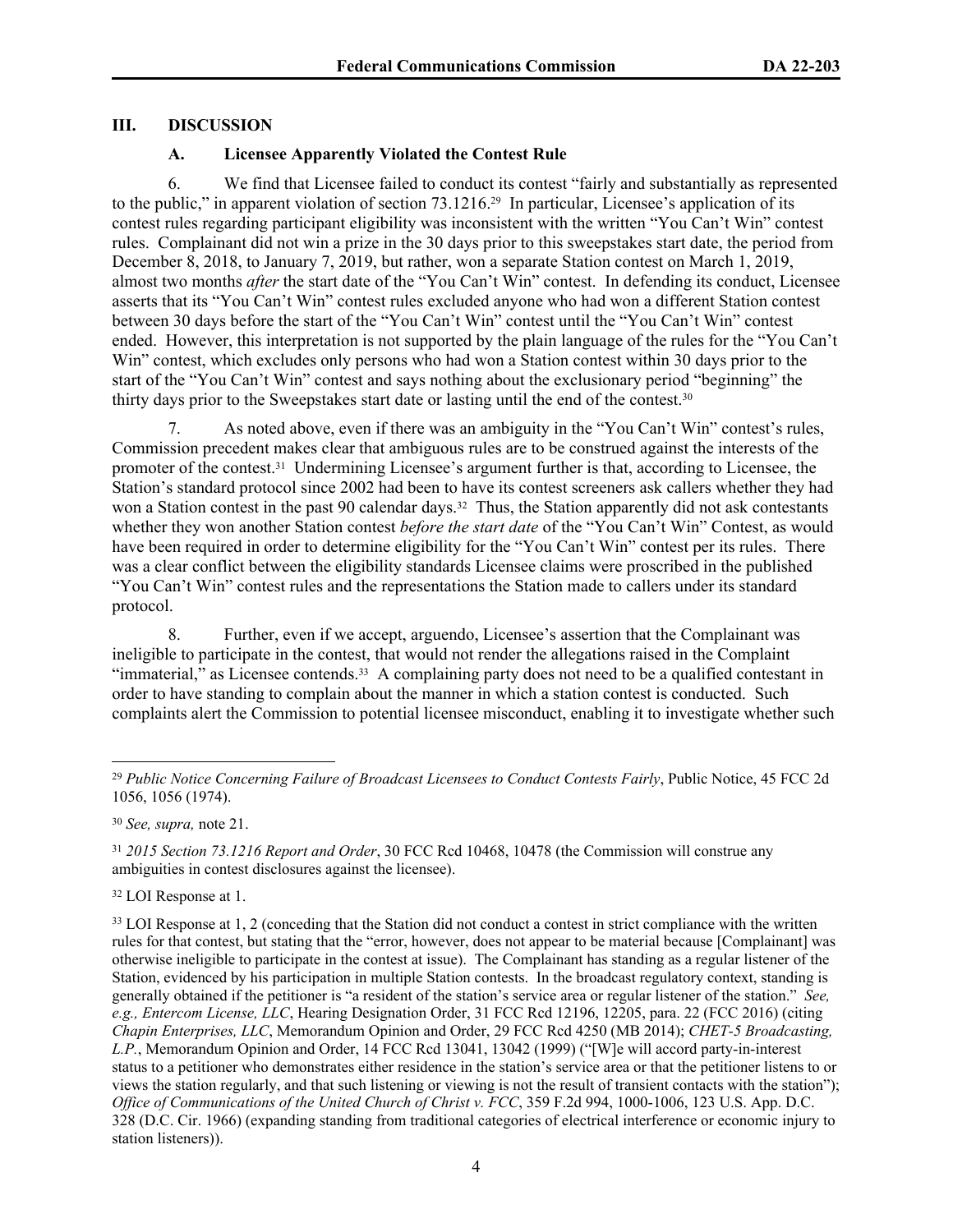licensee has operated its station consistent with the public interest.<sup>34</sup> In the instant case, the Bureau's investigation of the Complainant's allegations uncovered that the Licensee failed to conduct the "You Can't Win" contest substantially in accordance with the contest's rules, and that the Licensee failed to maintain the 'You Can't Win' Contest's rules on its website for at least 30 days after the end of the Contest, in violation of the Contest Rule.<sup>35</sup>

## **B. Proposed Forfeiture**

9. Section 503(b) of the Communications Act of 1934, as amended  $(Act)$ ,<sup>36</sup> authorizes the Commission to impose a forfeiture against any entity that "willfully or repeatedly fail[s] to comply with any of the provisions of [the Act] or of any rule, regulation, or order issued by the Commission."<sup>37</sup> Section 312(f)(1) of the Act defines "willful" as "the conscious and deliberate commission or omission of [any] act, irrespective of any intent to violate" the law.38 Licensee's improper contestant exclusion in contravention of the rules, as well as its failure to maintain the Contest's rules on its website for at least 30 days after the end of the Contest, were, under the law, willful, regardless of whether those acts or omissions were inadvertent, unintentional, the result of human error, or a miscommunication.39 Based upon the record before us, we find that Licensee's apparent violation of section 73.1216 was willful.

10. Section  $503(b)(2)(A)$  of the Act authorizes the Commission to assess a forfeiture against the Licensee of up to \$55,052 per violation or for each day of a continuing violation, up to a statutory maximum of \$550,531 for a single act or failure to act.<sup>40</sup> In exercising our forfeiture authority, we consider the nature, circumstances, extent, and gravity of the violation and, with respect to the violator, the degree of culpability, any history of prior offenses, ability to pay, substantial economic gain, and such

<sup>36</sup> 47 U.S.C. § 151 *et seq.*

<sup>37</sup> 47 U.S.C. § 503(b).

<sup>39</sup> *CBS Radio Holdings, Inc.*, Notice of Apparent Liability for Forfeiture, 27 FCC Rcd 10099, 10103, para. 9 (EB-IHD 2012) (inadvertence does not prevent a licensee-conducted contest rule violation from being found willful or preclude liability) (forfeiture paid); *Farnell O'Quinn,* Memorandum Opinion and Order, 19 FCC Rcd 17428, 17429- 30, para. 6 (EB 2004) (the term "willful" in section 503(b) of the Act does not require a finding that the rule violation was intentional or that the violator was aware that it was committing a rule violation).

<sup>40</sup> 47 U.S.C. § 503(b)(2)(A); 47 CFR § 1.80(b)(1); *see Annual Adjustment of Civil Monetary Penalties to Reflect Inflation*, 87 Fed. Reg. 396 (Jan. 5, 2022).

<sup>34</sup> *See CBS Radio Inc. of Philadelphia*, Memorandum Opinion and Order, 24 FCC Rcd 10993, 10994-95, para. 4 (EB 2009) (all members of the public have standing to file licensee-conducted contest complaints because "consumer participation assists the Commission in ensuring that all licensees are in full compliance with applicable rules and properly discharging their statutory duty to operate in the public interest"), *aff'd*, Order, 24 FCC Rcd 12047, 12053, para. 14 (EB 2009).

<sup>35</sup> *2015 Section 73.1216 Report and Order*, 30 FCC Rcd 10468, 10475-76, paras. 2, 16 ("We believe that requiring broadcasters to maintain contest terms online for a reasonable period of time after a contest winner has been selected is necessary to ensure that contest information is readily available not only to potential contest participants, but also to actual contestants or others who wish to consult or confirm the rules after the contest has ended.").

<sup>&</sup>lt;sup>38</sup> 47 U.S.C. § 312(f)(1). The legislative history to section  $312(f)(1)$  of the Act clarifies that this definition of willful applies to both sections 312 and 503(b) of the Act, and the Commission has so interpreted the term in the section 503(b) context. H.R. Rep. No. 97-765, at 51 (1982), as reprinted in 1982 U.S.C.C.A.N 2261, 2294-95 ("This provision [inserted in Section 312] defines the terms 'willful' and 'repeated' for purposes of section 312, and for any other relevant section of the act (e.g., Section 503) . . . . As defined[,] . . . 'willful' means that the licensee knew that he was doing the act in question, regardless of whether there was an intent to violate the law. 'Repeated' means more than once, or where the act is continuous, for more than one day. Whether an act is considered to be 'continuous' would depend upon the circumstances in each case. The definitions are intended primarily to clarify the language in Sections 312 and 503, and are consistent with the Commission's application of those terms . . . ."); *see, e.g.*, *Southern California Broadcast Co.*, Memorandum Opinion and Order, 6 FCC Rcd 4387, 4388, para. 5 (1991), *recons. denied,* Memorandum Opinion and Order, 7 FCC Rcd 3454 (1992).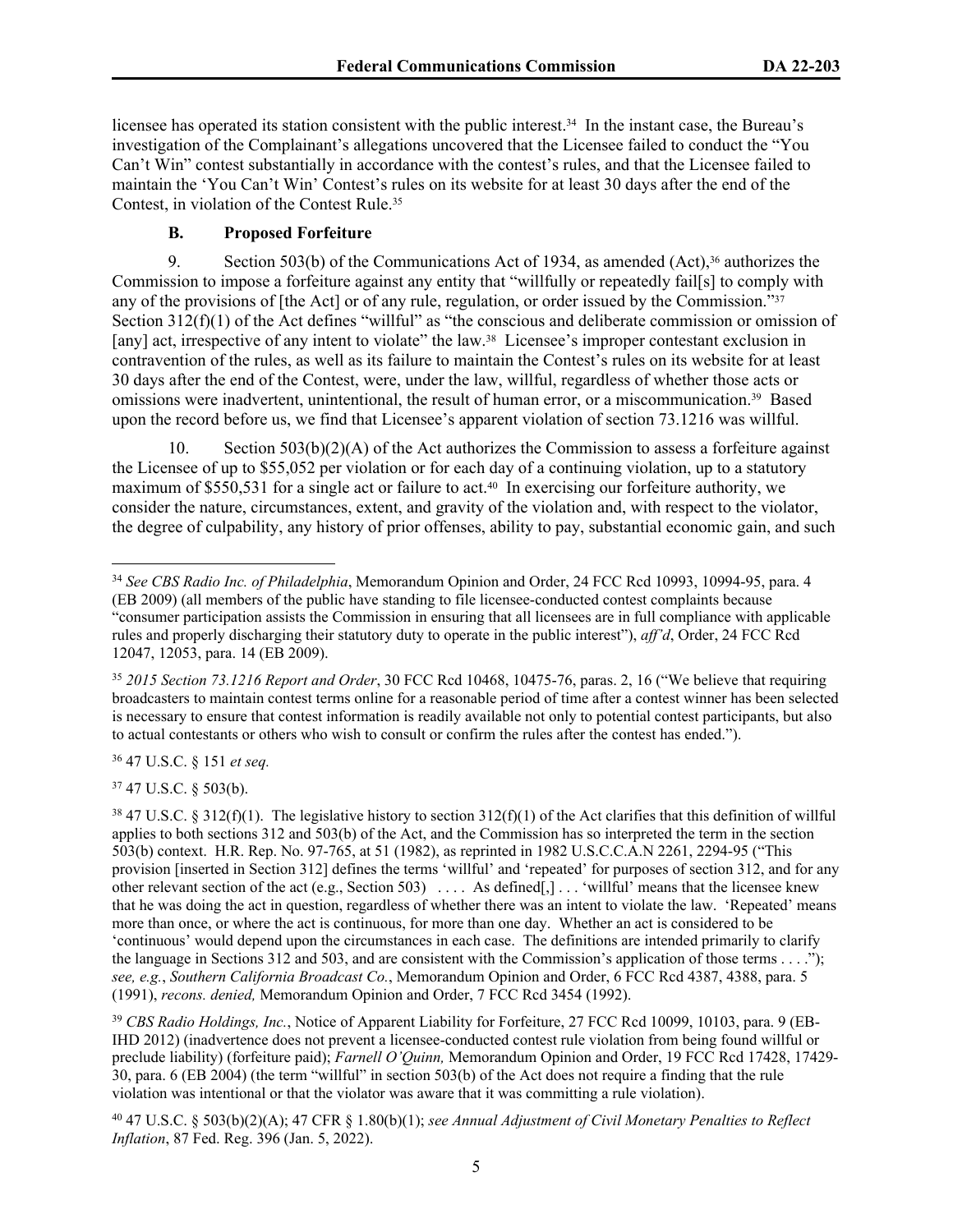other matters as justice may require.41 In addition, the Commission has established forfeiture guidelines; they establish base penalties for certain violations and identify criteria that we consider when determining the appropriate penalty in any given case.42 Under these guidelines, we may adjust a forfeiture upward for violations that are egregious, intentional, or repeated, or that cause substantial harm or generate substantial economic gain for the violator.<sup>43</sup>

11. Section 1.80 of the Commission's rules sets a base forfeiture of \$4,000 for each "violation of requirements pertaining to broadcasting of lotteries or contests."44 In this matter, we first apply the \$4,000 base forfeiture to Licensee's apparent violation of section 73.1216 based on its failure to conduct the Contest over the Station substantially as announced, because it did not select contest participants as advertised. We have discretion, however, to make adjustments to the base forfeiture, taking into account the particular facts of each individual case.<sup>45</sup>

12. In this case, given the totality of the circumstances, and consistent with the *1997 Forfeiture Policy Statement*, we conclude that an upward adjustment is warranted. This adjustment is based upon the statutory factors, including the nature and circumstances of the violation. Section 503(b) of the Act requires the Commission to consider "with respect to the violator, the degree of culpability, any history of prior offenses, ability to pay, and such other matters as justice may require."<sup>46</sup> In this instance, the Licensee is the pro forma assignee of an affiliate<sup>47</sup> with a history of violating the Contest Rule.<sup>48</sup> The Licensee also failed to maintain the 'You Can't Win' Contest's rules on its website for at least 30 days after the end of the Contest. Thus, the factors under section 503 of the Act and section 1.80 of the Commission's rules support an upward adjustment to the base for feiture amount.<sup>49</sup>

<sup>41</sup> 47 U.S.C. § 503(b)(2)(E).

<sup>43</sup> *Id*.

<sup>44</sup> 47 CFR § 1.80.

<sup>45</sup> *The Commission's Forfeiture Policy Statement and Amendment of Section 1.80 of the Commission's Rules to Incorporate the Forfeiture Guidelines*, Report and Order, 12 FCC Rcd 17087, 17098–99, para. 22 (1997) (noting that "[a]lthough we have adopted the base forfeiture amounts as guidelines to provide a measure of predictability to the forfeiture process, we retain our discretion to depart from the guidelines and issue forfeitures on a case-by-case basis, under our general forfeiture authority contained in Section 503 of the Act") (*1997 Forfeiture Policy Statement*), *recons. denied*, Memorandum Opinion and Order, 15 FCC Rcd 303 (1999).

<sup>46</sup> 47 U.S.C. § 503(b)(2)(E).

<sup>47</sup> During the pendency of this case, the Station license was assigned, *pro forma*, from Clear Channel Broadcasting Licenses, Inc. to IHM Licenses, LLC (Licensee), *see* Assignment Authorization.

<sup>48</sup> *See, e.g.*, *Clear Channel Broadcasting Licenses, Inc*, Notice of Apparent Liability for Forfeiture, 21 FCC Rcd 4072, 4074-75, para. 9, 13 (EB 2006) (forfeiture paid) (licensee excluded multiple entries from consideration and took remedial action before our investigation); *Clear Channel Broadcast Licenses, Inc.*, Notice of Apparent Liability for Forfeiture, 21 FCC Rcd 6808, 6811, para. 9 (EB-IHD 2006) (forfeiture paid) (fined \$6,000 for promoting a false contest, including upward adjustment based in part on licensee's history of prior violations), *see, e.g.*, *Capstar TX Limited Partnership*, Notice of Apparent Liability for Forfeiture, 20 FCC Rcd 10636 (EB 2005) (forfeiture paid); *Citicasters, Co.*, Notice of Apparent Liability, 15 FCC Rcd 16612, 16613-14 (EB 2000) (forfeiture paid); *Clear Channel Broadcasting Licenses, Inc.*, Notice of Apparent Liability, 15 FCC Rcd 2734, 2735 (EB 2000) (forfeiture paid); *Clear Channel Communications, Inc., Ultimate Parent Company of AM FM Broadcasting Licenses, LLC*, *Citicasters Licenses, Inc., Capstar TX LLC*, Notice of Apparent Liability for Forfeiture, 27 FCC Rcd 343, 347-48, para. 9 (EB-IHD 2012) (cautioning the imposition of even higher forfeitures if such misconduct persists, *see, e.g., AMFM Broadcasting,* 24 FCC Rcd 1529 (EB 2009) (imposing a forfeiture for failure to conduct a contest as announced and advertised) (forfeiture paid)).

<sup>49</sup> *See South Central Communications Corporation, Licensee of Stations WIKY-FM, Evansville, Indiana; WABX(FM), Evansville, Indiana; WLFW(FM), Chandler, Indiana; & WSTO(FM), Owensboro, Kentucky*, Notice of (continued)

<sup>&</sup>lt;sup>42</sup> 47 CFR § 1.80(b)(10), Note to paragraph (b)(10).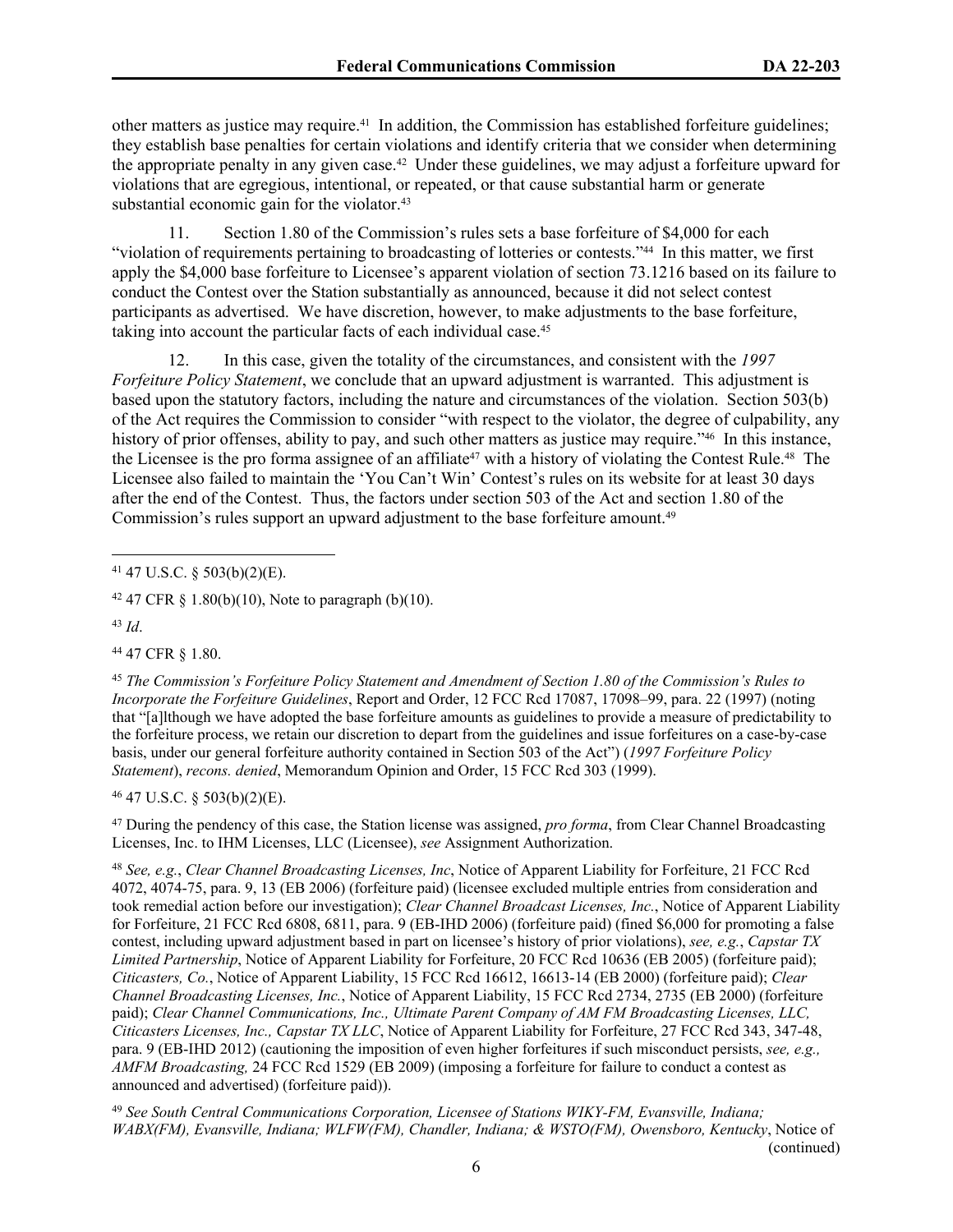13. In applying the applicable statutory factors, we must also consider whether any factors support a downward adjustment of the proposed forfeiture. Even assuming, arguendo, that Licensee's actions were inadvertent, negligent, or the result of human error, under pertinent Commission precedent, such factors are neither exculpatory nor mitigating, and do not support any downward adjustment.<sup>50</sup> Furthermore, the Complainant's reliance on the Licensee's published contest rules and immediate notification to the Station regarding its apparent rule application error, should have alerted Licensee to its failure to maintain the contest rules on its website, and keep it available for public inspection. Therefore, after applying and balancing the factors specified in the *1997 Forfeiture Policy Statement*, section 1.80 of the Commission's rules, and the statutory factors, we find that Licensee is apparently liable for a forfeiture of \$20,000.<sup>51</sup>

#### **IV. CONCLUSION**

14. We have determined that Licensee apparently willfully violated sections 73.1216(a) and 73.1216(c)(3) of the Commission's rules. Upon consideration of the facts of the case, and the factors specified in the *1997 Forfeiture Policy Statement*, section 1.80 of the Commission's rules, and the statutory factors, we find that Licensee is apparently liable for a forfeiture of \$20,000.

#### **V. ORDERING CLAUSES**

15. Accordingly, **IT IS ORDERED** that, pursuant to section 503(b) of the Act<sup>52</sup> and sections 0.111, 0.311 and 1.80 of the Commission's rules,53 IHM Licenses, LLC, **IS HEREBY NOTIFIED** of its **APPARENT LIABILITY FOR A FORFEITURE** in the amount of Twenty Thousand Dollars  $(\$20,000)$  for willful violation of section 73.1216 of the Commission's rules.<sup>54</sup>

16. **IT IS FURTHER ORDERED** that, pursuant to section 1.80 of the Commission's rules,55 within thirty (30) calendar days of the release date of this Notice of Apparent Liability for Forfeiture, IHM Licenses, LLC, **SHALL PAY** the full amount of the proposed forfeiture or **SHALL FILE** a written statement seeking reduction or cancellation of the proposed forfeiture consistent with paragraph 19 below.

17. IHM Licenses, LLC shall send electronic notification of payment to Anya Baez,

<sup>51</sup> *See Clear Channel Communications, Inc.*, 27 FCC Rcd at 347-48, para. 9 (\$22,000 forfeiture, cautioning the imposition of higher forfeitures if such misconduct persists) (forfeiture paid).

<sup>52</sup> 47 U.S.C. § 503(b).

<sup>55</sup> 47 CFR § 1.80.

Apparent Liability for Forfeiture, 29 FCC Rcd 2855 (EB 2014) (upward adjustment imposed for delaying award by over a year and failing to remedy violations until after the Bureau opened an investigation) (forfeiture paid).

<sup>50</sup> *See Unipoint Technologies, Inc*. *d/b/a Comfi.com d/b/a Masterbell.com d/b/a Pushline.com a/k/a Communications Fidelity*, Forfeiture Order, 29 FCC Rcd 1633, 1640, para. 21 (2014) ("It is immaterial whether [the licensee's] violations were inadvertent, the result of ignorance of the law, or the product of administrative oversight."), *default judgment entered*, *United States v. Unipoint Technologies, Inc*., No. 14-12020-LTS, 2016 WL 8902575, at \*1-2 (D. Mass. Apr. 27, 2016); *Texas Soaring Association, Inc*. *Midlothian, Texas*, Forfeiture Order, 28 FCC Rcd 10740, 10743-44, para. 7 (EB 2013) ("Even if administrative oversight, inadvertence, or a lack of familiarity with the Rules may have contributed to the violation, they do not . . . mitigate liability arising therefrom") (footnotes omitted) (forfeiture paid); *Cascade Access, L.L.C.*, Forfeiture Order, 28 FCC Rcd 141, 145, para. 9 (EB 2013) (rejecting argument that the unintentional nature of the violation justifies mitigation of the forfeiture amount), *recons. denied*, Memorandum Opinion and Order, 30 FCC Rcd 14018 (EB 2015) (forfeiture paid); *América Móvil, S.A.B. de C.V. Parent of Puerto Rico Telephone Company, Inc.*, Notice of Apparent Liability for Forfeiture, 26 FCC Rcd 8672, 8676, para. 11 (EB 2011) ("it is well established that administrative oversight or inadvertence is not a mitigating factor warranting a downward adjustment of a forfeiture.") (forfeiture paid).

<sup>53</sup> 47 CFR §§ 0.111, 0.311, 1.80.

<sup>54</sup> 47 CFR § 73.1216.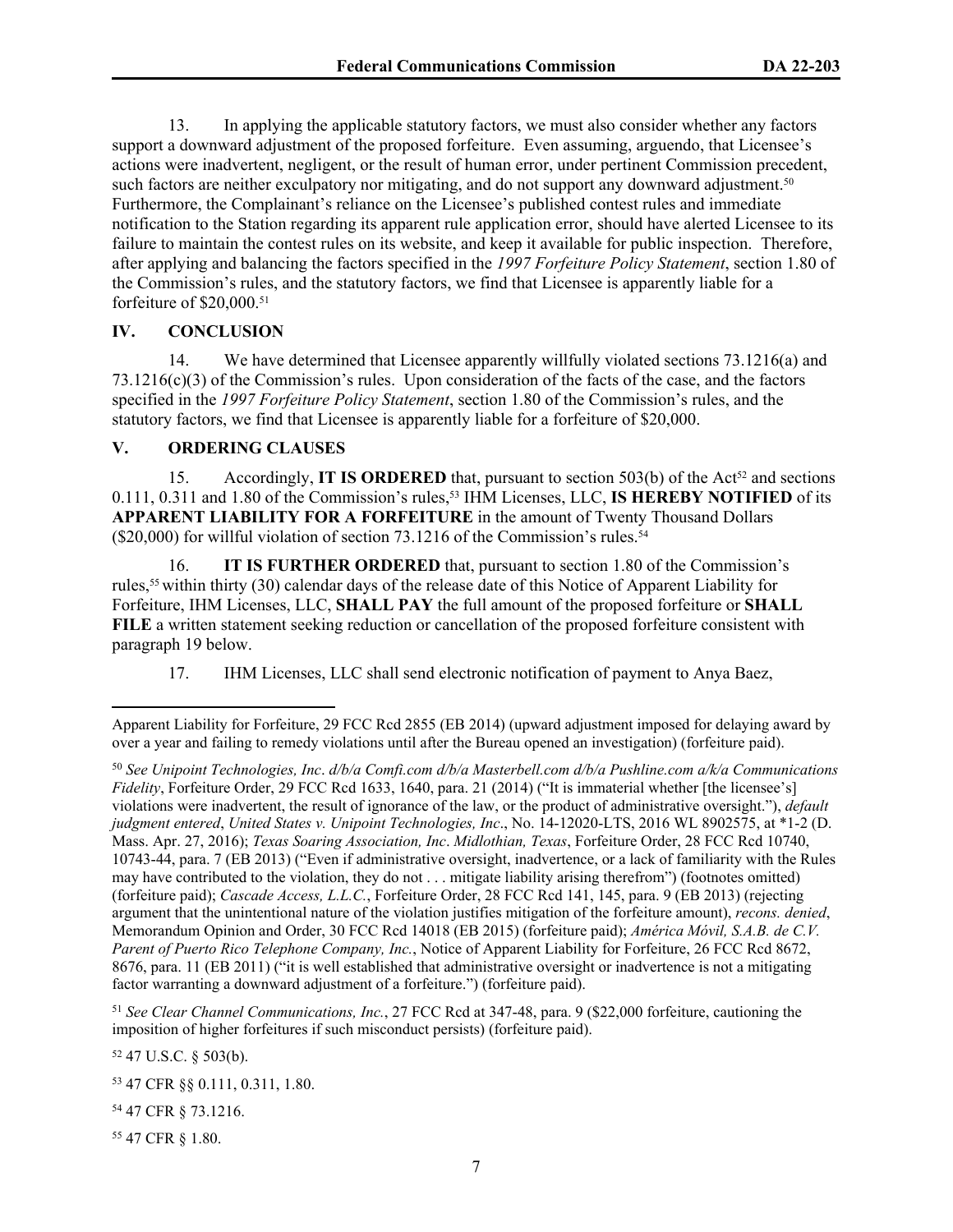Enforcement Bureau, Federal Communications Commission, at [Anya.Baez@fcc.gov](mailto:Anya.Baez@fcc.gov) on the date that said payment is made. Payment of the forfeiture must be made by credit card, ACH (Automated Clearing House) debit from a bank account, or by wire transfer using the Commission's FRN Management and Financial system.56 The Commission no longer accepts Civil Penalty payments by check or money order. Below are instructions that payors should follow based on the form of payment selected:<sup>57</sup>

- Payment by wire transfer must be made to ABA Number 021030004, receiving bank TREAS/NYC, and Account Number 27000001. A completed Form 159 must be faxed to the Federal Communications Commission at 202-418-2843 or e-mailed to [RROGWireFaxes@fcc.gov](mailto:RROGWireFaxes@fcc.gov) on the same business day the wire transfer is initiated.<sup>58</sup> Failure to provide all required information in Form 159 may result in payment not being recognized as having been received. When completing FCC Form 159, enter the Account Number in block number 23A (call sign/other ID), enter the letters "FORF" in block number 24A (payment type code), and enter in block number 11 the FRN(s) captioned above (Payor FRN). For additional detail and wire transfer instructions, go to <https://www.fcc.gov/licensing-databases/fees/wire-transfer>.
- Payment by credit card must be made by using the Commission's Registration System (CORES) at [https://apps.fcc.gov/cores/userLogin.do](https://appsint.fcc.gov/cores/userLogin.do). To pay by credit card, log-in using the FRN captioned above. If payment must be split across FRNs, complete this process for each FRN. Next, select "Manage Existing FRNs | FRN Financial | Bills & Fees" from the CORES Menu, then select FRN Financial and the view/make payments option next to the FRN. Select the "Open Bills" tab and find the bill number associated with the NAL Acct. No. The bill number is the NAL Acct. No. with the first two digits excluded (e.g., NAL 1912345678 would be associated with FCC Bill Number 12345678). After selecting the bill for payment, choose the "Pay by Credit Card" option. Please note that there is a \$24,999.99-dollar limitation on credit card transactions.
- Payment by ACH must be made by using the Commission's Registration System (CORES) at [https://apps.fcc.gov/cores/paymentFrnLogin.do.](https://apps.fcc.gov/cores/paymentFrnLogin.do) To pay by ACH, log in using the FCC Username associated to the FRN captioned above. If payment must be split across FRNs, complete this process for each FRN. Next, select "Manage Existing FRNs | FRN Financial | Bills & Fees" on the CORES Menu, then select FRN Financial and the view/make payments option next to the FRN. Select the "Open Bills" tab and find the bill number associated with the NAL Acct. No. The bill number is the NAL Acct. No. with the first two digits excluded (e.g., NAL 1912345678 would be associated with FCC Bill Number 12345678). Finally, choose the "Pay from Bank Account" option. Please contact the appropriate financial institution to confirm the correct Routing Number and the correct account number from which payment will be made and verify with that financial institution that the designated account has authorization to accept ACH transactions.

18. Any request for full payment under an installment plan should be sent to: Chief Financial Officer – Financial Operations, Federal Communications Commission, 45 L Street, NE, Washington, D.C. 20554. Questions regarding payment procedures should be directed to the Financial Operations Group Help Desk by phone, 1-877-480-3201, or by e-mail, ARINQUIRIES@fcc.gov.

19. The written statement seeking reduction or cancellation of the proposed forfeiture, if any, must include a detailed factual statement supported by appropriate documentation and affidavits pursuant

<sup>56</sup> Payments made using CORES do not require the submission of an FCC Form 159.

<sup>&</sup>lt;sup>57</sup> For questions regarding payment procedures, please contact the Financial Operations Group Help Desk by phone at  $1-877-480-3201$  (option #6), or by e-mail at  $ARINQUIRIES@$  fcc.gov.

<sup>58</sup> FCC Form 159 is accessible at <https://www.fcc.gov/licensing-databases/fees/fcc-remittance-advice-form-159>.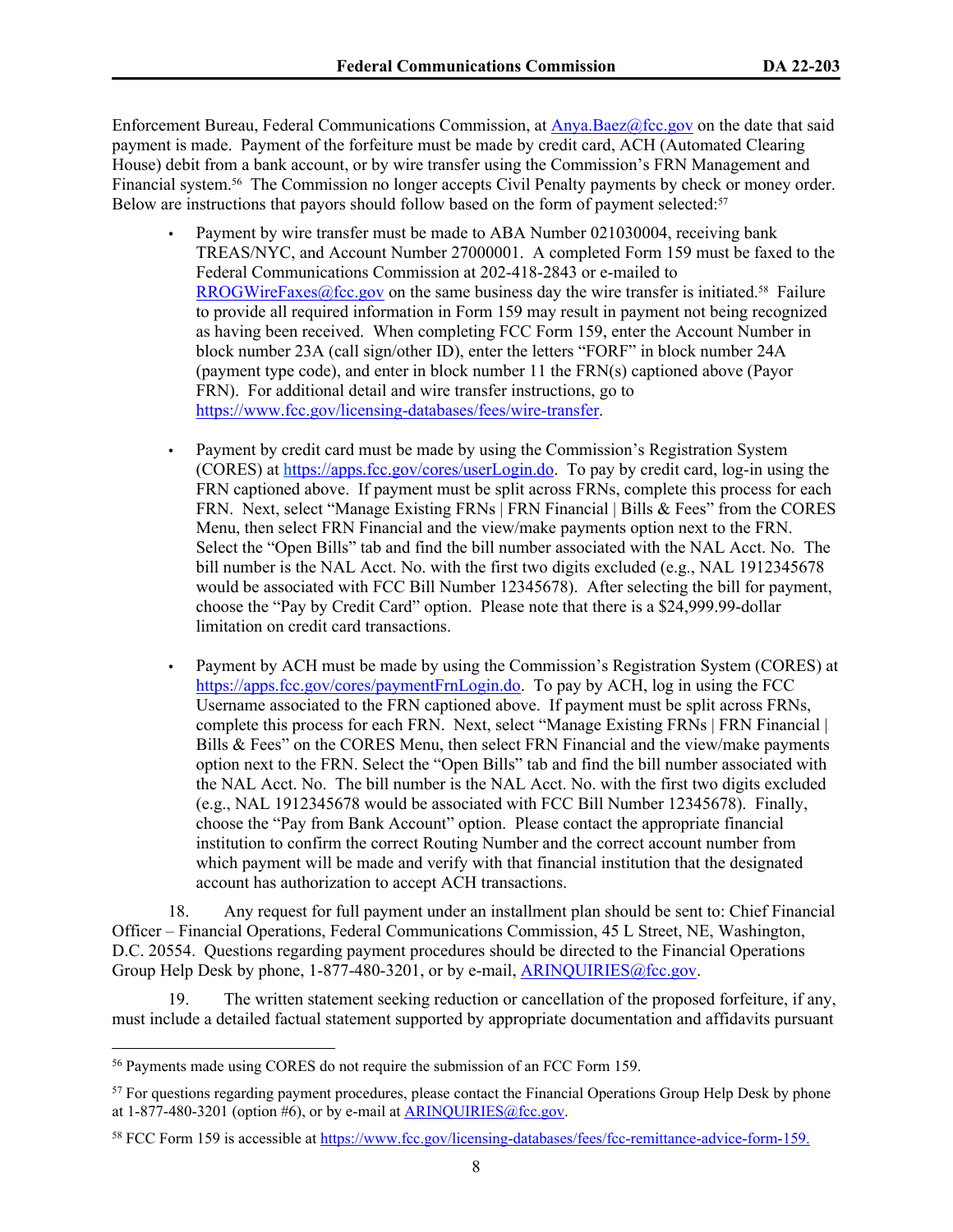to sections 1.80( $f$ )(3) and 1.16 of the Commission's rules.<sup>59</sup> The written statement must be mailed to the Office of the Secretary, Federal Communications Commission, 45 L Street, NE, Washington, D.C. 20554, ATTN: Enforcement Bureau – Investigations and Hearings Division, and must include the NAL/Account Number referenced in the caption. The statement must also be e-mailed to Jeffrey J. Gee at Jeffrey.Gee@fcc.gov, Christopher J. Sova at Christopher.Sova@fcc.gov, Kenneth M. Scheibel, Jr. at [Kenneth.Scheibel@fcc.gov,](mailto:Kenneth.Scheibel@fcc.gov) and Anya Baez at [Anya.Baez@fcc.gov](mailto:Anya.Baez@fcc.gov). The electronic copy shall be produced in a format that allows the Commission to access and use it, together with instructions and all other materials necessary to use or interpret the data, including record layouts, data dictionaries, and a description of the data's source. All responses, accompanying documentation, affidavits, and attachments, including recordings, exceeding 5MB must be sent to the Commission's secure online file system by e-mailing such documents as attachments to: [WBGG.0odav0w4puhp9dkq@u.box.com,](mailto:WBGG.0odav0w4puhp9dkq@u.box.com) consistent with the following parameters:

- Upload documents and supporting documentation as e-mail attachments only. Only the attachments will be uploaded to the secure folder. **E-mails and any accompanying text used for the purpose of uploading attachments, will NOT be uploaded to the secure folder.**
- Each e-mail upload of documents and supporting documentation must not exceed 50MB. Multiple e-mails may be necessary to upload attached files that exceed a total of 50MB.
- Copies of e-mails containing text that are responsive to this Notice of Apparent Liability for Forfeiture must be uploaded separately as .PDF or .ZIP file attachments.
- Both designated Commission staff and the sender will receive a notification e-mail that files were uploaded successfully.
- If you need help or have questions about how to provide electronic copies of the response or any accompanying documents or recordings, please contact Anya Baez at [Anya.Baez@fcc.gov](mailto:Anya.Baez@fcc.gov) or 202-418-1879 **no later than two business days prior to the response due date to ensure timely transmission of the response**.

20. The Commission will not consider reducing or canceling a forfeiture in response to a claim of inability to pay unless the petitioner submits: (1) federal tax returns for the most recent threeyear period; (2) financial statements prepared according to generally accepted accounting practices; or (3) some other reliable and objective documentation that accurately reflects the petitioner's current financial status. Any claim of inability to pay must specifically identify the basis for the claim by reference to the financial documentation.

<sup>59</sup> 47 CFR §§ 1.80(f)(3), 1.16.